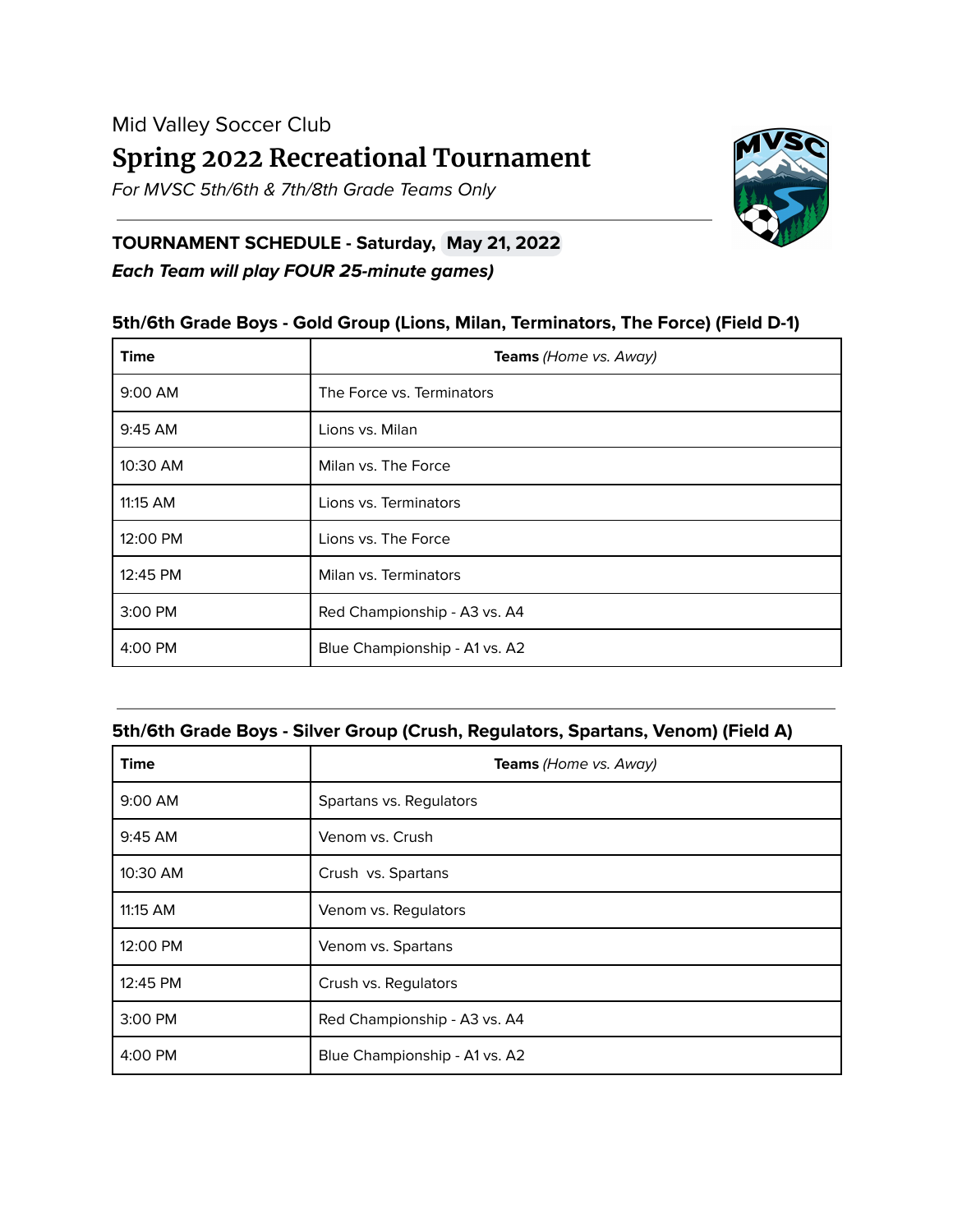# **5th/6th Grade Girls - Gold Group (Ambush, Bengals, Flaming Cheetos, Pirates) (Field D-2)**

| <b>Time</b> | <b>Teams</b> (Home vs. Away)  |
|-------------|-------------------------------|
| 9:00 AM     | Flaming Cheetos vs Ambush     |
| 9:45 AM     | Bengals vs. Pirates           |
| 10:30 AM    | Pirates vs. Ambush            |
| 11:15 AM    | Flaming Cheetos vs. Bengals   |
| 12:00 PM    | Pirates vs Flaming Cheetos    |
| 12:45 PM    | Bengals vs. Ambush            |
| 3:00 PM     | Red Championship - A3 vs. A4  |
| 4:00 PM     | Blue Championship - A1 vs. A2 |

## **7th/8th Grade Boys - Gold Group (Pythons, Roma, The Force, Velos) (Field McNary Turf)**

| <b>Time</b> | Teams (Home vs. Away)         |
|-------------|-------------------------------|
| 11:30 AM    | Roma vs. Pythons              |
| 12:15 PM    | The Force vs. Pythons         |
| 1:00 PM     | Roma vs. Velos                |
| 1:45 PM     | The Force vs. Velos           |
| 2:30 PM     | The Force vs. Roma            |
| 3:15 PM     | Pythons vs. Velos             |
| 5:00 PM     | Red Championship - A3 vs. A4  |
| 6:00 PM     | Blue Championship - A1 vs. A2 |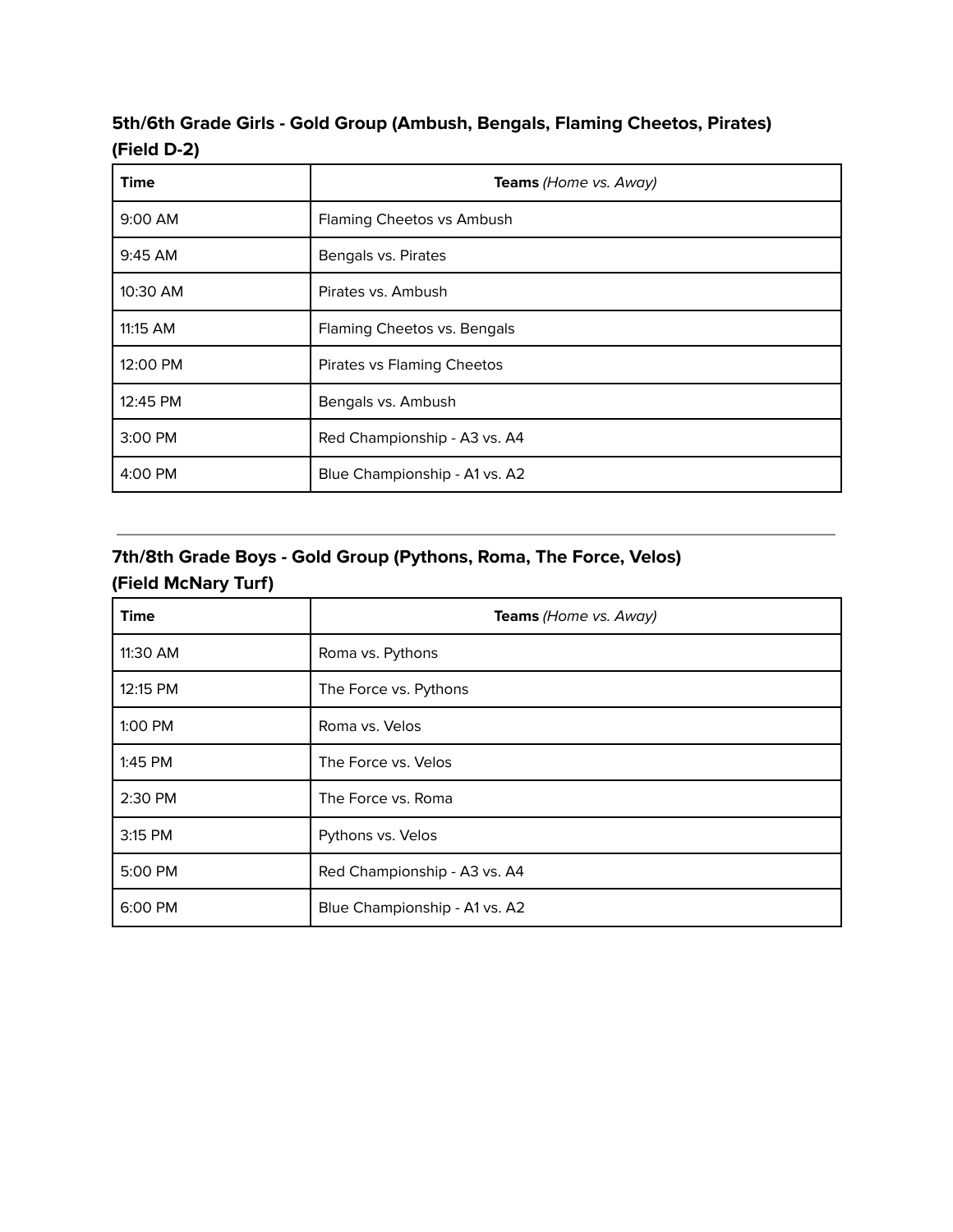**7th/8th Grade Girls - Gold Group (Rabid Squirrel Monkeys, Sky Blue, Tiger Lillies, Westchester) (Field B)**

| <b>Time</b> | Teams (Home vs. Away)                    |
|-------------|------------------------------------------|
| 9:00 AM     | Rabid Squirrel Monkeys vs. Tiger Lillies |
| $9:45$ AM   | Westchester vs. Sky Blue                 |
| 10:30 AM    | Westchester vs. Rabid Squirrel Monkeys   |
| 11:15 AM    | Tiger Lillies vs. Sky Blue               |
| 12:00 PM    | Tiger Lillies vs. Westchester            |
| 12:45 PM    | Sky Blue vs. Rabid Squirrel Monkeys      |
| 3:00 PM     | Red Championship - A3 vs. A4             |
| 4:00 PM     | Blue Championship - A1 vs. A2            |

## **IMPORTANT DETAILS**

#### **Tournament Rules:**

Each game will be 25-minutes long for each age division. The team with the most goals at the end of regulation will be declared the winner. In the event of a tie, other statistics will be considered to determine the winner. All other FIFA rules of the game for each age level will be followed.

Each BRACKET will have four teams and will play a three-game round-robin schedule. A1 plays A2 in the Blue Championship Final. A3 plays A4 in the Red Championship Final. The winners and losers of both Championship Finals receive medals.

To determine championship standings in pool play, we are using the following scoring system:

- 6 points for a win
- 3 points for a draw
- 0 points for a loss
- 1 point for a shutout
- 1 point for each goal scored (maximum of 3 points)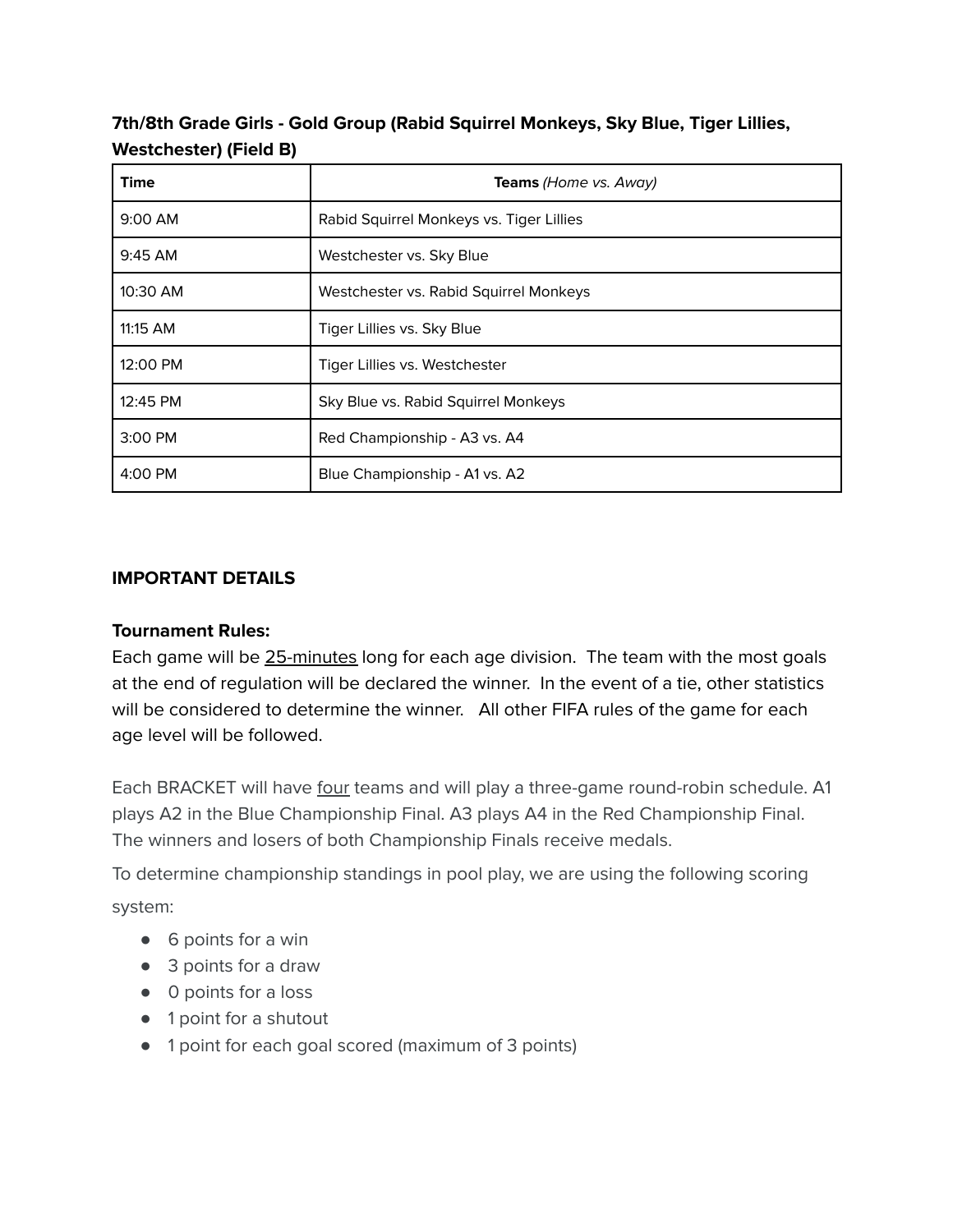There is a maximum of 10 points possible for each game. A 0-0 draw will be scored as 4 points.

If two or more teams are tied on points after round robin play, the following tie-breakers will be used to determine who advances to championship games:

- 1. Head to head play (only if two teams are tied)
- 2. Best total goal differential (up to  $+$  or  $-$  4 goals per game)
- 3. Fewest goals allowed
- 4. Fewest yellow and red card points received. A yellow card is one point and a red card is two points.
- 5. If a player receives a red card for having received a second yellow card, the team receives two points.
- 6. Coin toss conducted by tournament director(s). Team representatives may or may not be present at option of the tournament director(s).

Due to the quick nature of each game, it is important that each team remains at the fields ready to play their next game.

## **Team Tents:**

Because teams will be remaining at the Soccer Complex for several hours, it is important that each team organize with families to bring 2-3 canopies/tents. These will be set up for the day so that players/teams can have a place to store their belongings, snacks, water, etc. See the map below for designated tent locations.